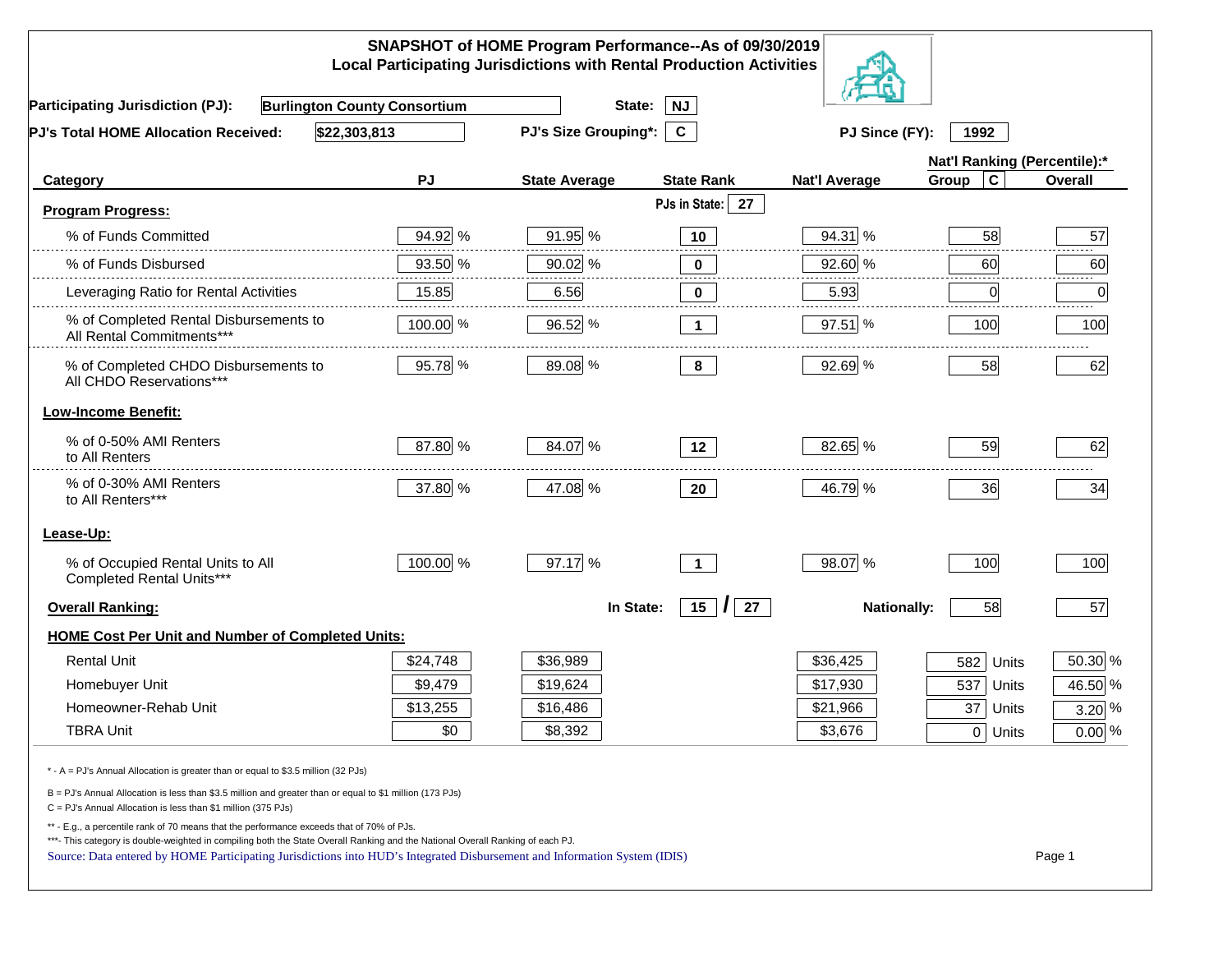|                                                                                                                           |             |               |           |                            |             |                   | <b>Program and Beneficiary Characteristics for Completed Units</b> |      |                                             |                                   |             |
|---------------------------------------------------------------------------------------------------------------------------|-------------|---------------|-----------|----------------------------|-------------|-------------------|--------------------------------------------------------------------|------|---------------------------------------------|-----------------------------------|-------------|
| <b>Participating Jurisdiction (PJ): Burlington County Consortium</b>                                                      |             |               |           |                            | NJ          |                   |                                                                    |      |                                             |                                   |             |
| <b>Total Development Costs:</b>                                                                                           |             | <b>Rental</b> |           | <b>Homebuyer</b>           |             | <b>Homeowner</b>  | <b>CHDO Operating Expenses:</b>                                    |      | PJ:                                         |                                   | $0.0\%$     |
| (average reported cost per unit in<br>PJ:<br><b>HOME-assisted projects)</b>                                               |             |               | \$188,974 | \$99,033                   |             | \$13,264          | (% of allocation)                                                  |      | <b>National Avg:</b>                        |                                   | $1.1$ %     |
|                                                                                                                           | State:*     |               | \$161,670 | \$112,543                  |             | \$18,059          |                                                                    |      |                                             |                                   |             |
|                                                                                                                           | National:** |               | \$135,225 | \$88,236                   |             | \$26,222          |                                                                    |      |                                             |                                   |             |
|                                                                                                                           |             | Rental        |           | <b>Homebuyer Homeowner</b> | <b>TBRA</b> |                   |                                                                    |      |                                             | <b>Rental Homebuyer Homeowner</b> | <b>TBRA</b> |
| <b>RACE:</b>                                                                                                              |             | %             | ℅         | ℅                          | $\%$        |                   | <b>HOUSEHOLD TYPE:</b>                                             | %    | $\frac{9}{6}$                               | %                                 | $\%$        |
| White:                                                                                                                    |             | 61.3          | 48.4      | 62.2                       | 0.0         |                   | Single/Non-Elderly:                                                | 22.9 | 35.0                                        | 13.5                              | 0.0         |
| <b>Black/African American:</b>                                                                                            |             | 30.8          | 39.9      | 37.8                       | 0.0         | Elderly:          |                                                                    | 51.4 | 6.3                                         | 56.8                              | 0.0         |
| Asian:                                                                                                                    |             | 0.9           | 0.4       | 0.0                        | 0.0         |                   | <b>Related/Single Parent:</b>                                      | 19.8 | 41.2                                        | 21.6                              | 0.0         |
| American Indian/Alaska Native:                                                                                            |             | 0.0           | 0.2       | 0.0                        | 0.0         |                   | <b>Related/Two Parent:</b>                                         | 3.3  | 16.2                                        | 8.1                               | 0.0         |
| Native Hawaiian/Pacific Islander:                                                                                         |             | 0.0           | 0.0       | 0.0                        | 0.0         | Other:            |                                                                    | 2.4  | 1.3                                         | 0.0                               | 0.0         |
| American Indian/Alaska Native and White:                                                                                  |             | 0.0           | 0.0       | 0.0                        | 0.0         |                   |                                                                    |      |                                             |                                   |             |
| Asian and White:                                                                                                          |             | 0.0           | 0.0       | 0.0                        | 0.0         |                   |                                                                    |      |                                             |                                   |             |
| <b>Black/African American and White:</b>                                                                                  |             | 1.5           | 0.0       | 0.0                        | 0.0         |                   |                                                                    |      |                                             |                                   |             |
| American Indian/Alaska Native and Black:                                                                                  |             | 0.0           | 0.0       | 0.0                        | 0.0         |                   |                                                                    |      |                                             |                                   |             |
| <b>Other Multi Racial:</b>                                                                                                |             | 0.7           | 0.6       | 0.0                        | 0.0         |                   |                                                                    |      |                                             |                                   |             |
| Asian/Pacific Islander:                                                                                                   |             | 0.2           | 0.2       | 0.0                        | 0.0         |                   |                                                                    |      |                                             |                                   |             |
| <b>ETHNICITY:</b>                                                                                                         |             |               |           |                            |             |                   |                                                                    |      |                                             |                                   |             |
| <b>Hispanic</b>                                                                                                           |             | 4.6           | 10.4      | 0.0                        | 0.0         |                   |                                                                    |      |                                             |                                   |             |
| <b>HOUSEHOLD SIZE:</b>                                                                                                    |             |               |           |                            |             |                   | <b>SUPPLEMENTAL RENTAL ASSISTANCE:</b>                             |      |                                             |                                   |             |
| 1 Person:                                                                                                                 |             | 68.0          | 37.4      | 40.5                       | 0.0         | Section 8:        |                                                                    | 7.7  | 0.4                                         |                                   |             |
| 2 Persons:                                                                                                                |             | 16.8          | 25.3      | 27.0                       | 0.0         | <b>HOME TBRA:</b> |                                                                    | 0.0  |                                             |                                   |             |
| 3 Persons:                                                                                                                |             | 7.2           | 17.1      | 16.2                       | 0.0         | Other:            |                                                                    | 6.2  |                                             |                                   |             |
| 4 Persons:                                                                                                                |             | 5.0           | 13.8      | 5.4                        | 0.0         | No Assistance:    |                                                                    | 86.1 |                                             |                                   |             |
| 5 Persons:                                                                                                                |             | 2.1           | 4.3       | 2.7                        | 0.0         |                   |                                                                    |      |                                             |                                   |             |
| 6 Persons:                                                                                                                |             | 0.5           | $1.5$     | 2.7                        | 0.0         |                   |                                                                    |      |                                             |                                   |             |
| 7 Persons:                                                                                                                |             | 0.3           | 0.4       | 0.0                        | 0.0         |                   |                                                                    |      |                                             |                                   |             |
| 8 or more Persons:                                                                                                        |             | 0.0           | 0.2       | 5.4                        | 0.0         |                   | # of Section 504 Compliant Units:                                  |      | 311                                         |                                   |             |
| The State average includes all local and the State PJs within that state                                                  |             |               |           |                            |             |                   |                                                                    |      |                                             |                                   |             |
| ** The National average includes all local and State PJs, and Insular Areas                                               |             |               |           |                            |             |                   |                                                                    |      |                                             |                                   |             |
| # Section 8 vouchers can be used for First-Time Homebuyer Downpayment Assistance.                                         |             |               |           |                            |             |                   |                                                                    |      |                                             |                                   |             |
| Source: Data entered by HOME Participating Jurisdictions into HUD's Integrated Disbursement and Information System (IDIS) |             |               |           |                            |             |                   |                                                                    |      | HOME Program Performance SNAPSHOT<br>Page 2 |                                   |             |